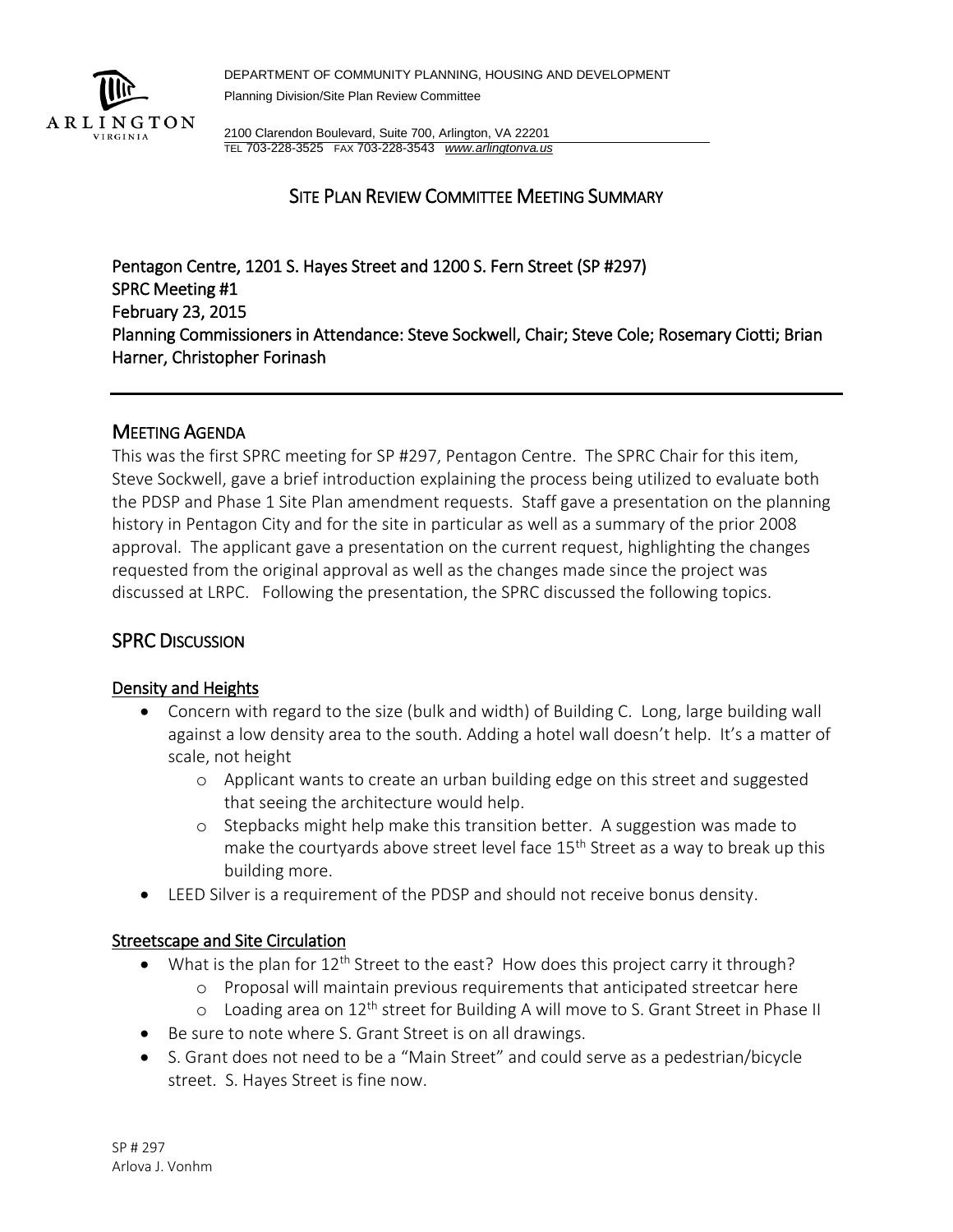#### SITE PLAN REVIEW COMMITTEE MEETING SUMMARY **Example 2** 2

Important streets are S. Hayes and  $12<sup>th</sup>$  Street South. Not exciting frontage in Phase I for S. Hayes. Internal streets have loading so open spaces shouldn't be located opposite them.

# Mix of Uses

- Is there County policy or guidance about whether or not there should be retail on  $15<sup>th</sup>$ Street? What does the draft Retail Action Plan call for on this street? One-sided retail on a wide street (15<sup>th</sup> Street South) is an issue.
	- o Draft Retail Action Plan utilized existing planning documents (sector plans and approved PDSPs) to develop recommendations about where retail should go and what types are appropriate. Staff will check on this as well as any other relevant policy guidance.
- Have condominiums been considered for at least one of the residential buildings?
	- o While it is remains a possibility, it is unlikely given the current condo market
- What is the anticipated order of construction for buildings in Phase I?
	- o Buildings D, A, and C in that order.
- Residential uses are going to be around for a while and the public realm is lacking now. Rethink the streetscape along S. Hayes Street.
	- o There is not a lot of width to do much on that street in Phase I.
	- o Parking garage has been reduced from its original size and will not stay forever.
- Consider the development in terms of the broader Pentagon City area. There is still probably a need for office development here that hasn't changed since the original approval. Investment objectives often skew what might be best for the community.
- Concern about the amount of retail and its ability to succeed here, particularly considering all the other retail that has been approved in the surrounding area.
	- o Currently there is a large amount of big box retail here. In addition, there is demand for smaller players.
	- o We don't know what retail is going to look like in the future.
		- **Would like to see an alternative on this site with less retail proposed**
- Are there metrics on population density and retail?
- What about health care providers? Consider here given the number of people proposed for the site.
- Recent trend in the corridors has been primarily residential development and it is a concern. The cumulative effect of all these projects is an issue and we need a more sophisticated means of assessment. The timing of new residents and new services, schools, open space raises questions about being able to keep up.
- Use mix at Pentagon City with regard to Metro usage is a concern.
- Land use balance is hard to adjudicate on a project by project basis. We need to consider if we are creating a vibrant community.

# Open Space

• Is there any other open space planned in Phase II? Concern about proposed above grade green space, as it often doesn't succeed.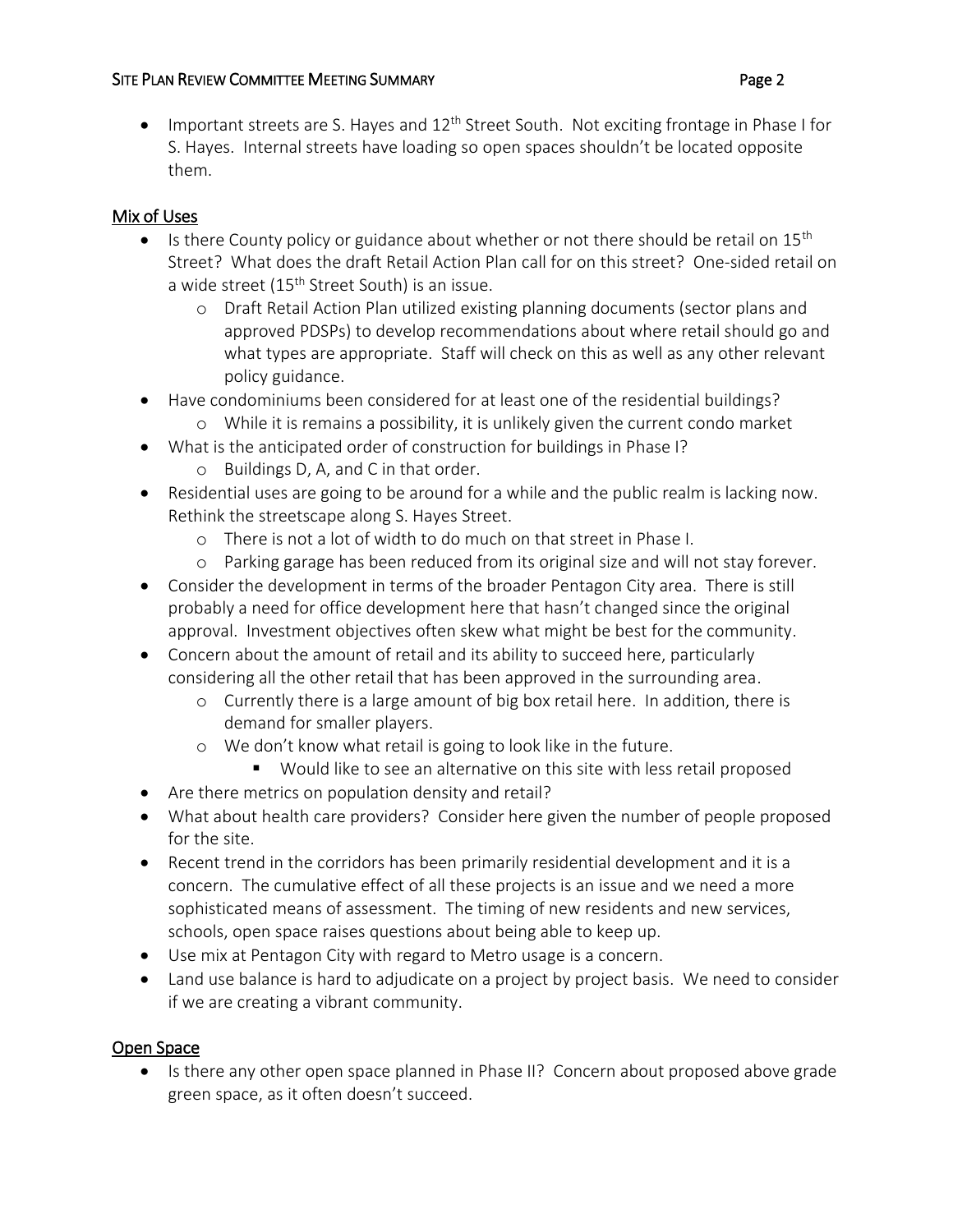- o Upper level area in Building B
- o Plaza on S. Grant adjacent to Building B
- o Potential for space next to Building C
- Does green roof area count as open space?
	- o No.
- What is green area between buildings A and B?
	- o This area is an elevated open space area where a podium is shared. It is not a street level open space. It will likely be utilized by the public and the adjacent office tenants.
- It's ok for this site to be different than Met Park. Open space doesn't have to be internalized.
- Open space is not effectively addressed and the lawn area is not planned. Open space would work better in the core of the site.
- Elevated open space areas are not effective and should not be counted the same as grade level spaces.
- Concern about proposed project phasing for delivery of open space.
- Connectivity of the street in between the proposed open space areas could be cut off (14<sup>th</sup> Street South) or become a shared street.

## Building and Site Design

- Above grade parking should be invisible.
- Two-sided retail is not provided on S. Fern Street.
- Retail pavilion should be moved to S. Fern and Building E should be modified to have an edge on S. Fern as well.
- Flip upper levels of Building C to soften the edge on  $15<sup>th</sup>$  Street South
- $\bullet$  One-sided retail on 15<sup>th</sup> Street is not a good idea.
- Would suggest not putting office lobbies at building corners as those are the best places for retail.
- Utilize stepbacks on upper floors.
- Look at buildings in the in-between area on Wilson for an example of using stepbacks adjacent to a low density residential area. A less successful approach can be found at The Madison, in the former location of Buckingham Village 1. The stepback approach is likely better.

## General Comments

- First PDSP was poorly conceived and the design was problematic.
- Overall, the project is improving.
- Odd to build a 7-story parking garage on a temporary basis. Would prefer to see permanent underground parking here.

# NEXT STEPS

• Next SPRC meeting: Monday, March  $16<sup>th</sup>$ . This meeting will be preceded by a walking tour of the site and will be held at the Aurora Hills Community Center. The applicant